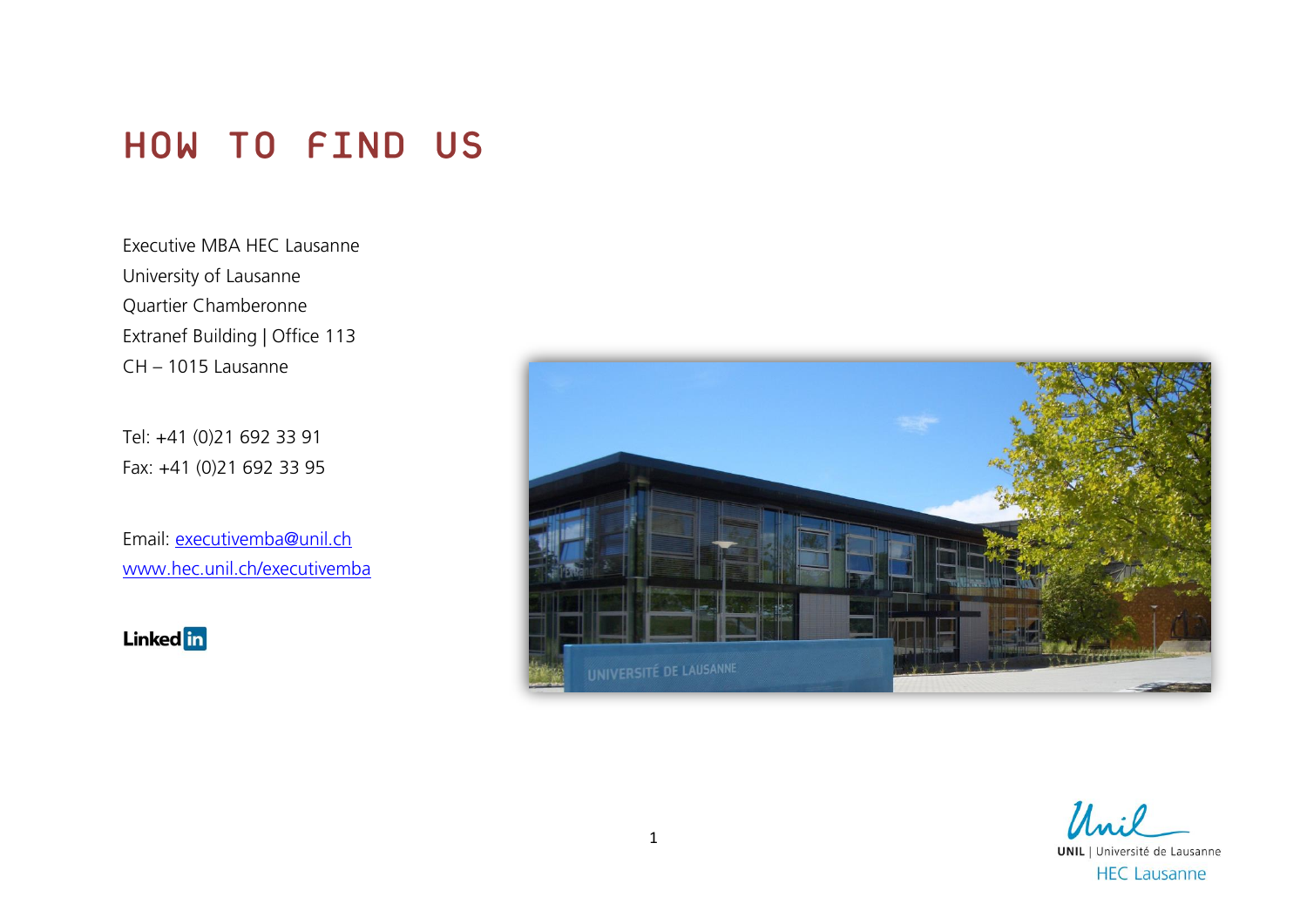#### REACHING LAUSANNE

## By train

The average journey from Geneva airport to Lausanne is 40 minutes.

- After Customs, turn left and walk through the whole building
- Enter the railway station by going through the revolving door
- Buy your ticket on the opposite side of the hall

The average journey from Zurich to Lausanne is 2 hours and 30 minutes.

- After Customs, follow the signs indicating the train station
- The train station is located under Terminal B, in the second basement of the airport